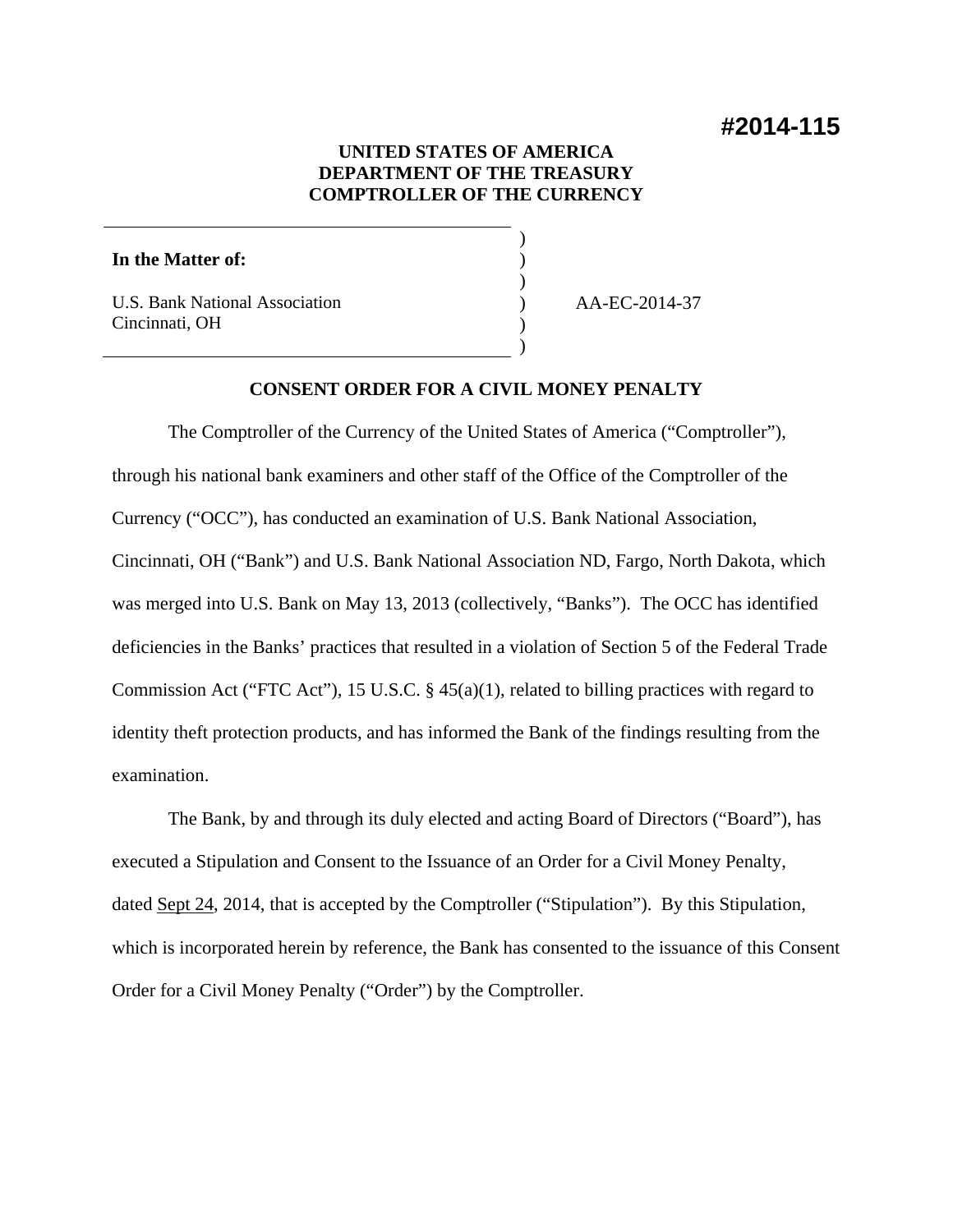#### ARTICLE I

#### COMPTROLLER'S FINDINGS

The Comptroller finds, and the Bank neither admits nor denies, the following:

(1) From February 2003 to February 2012, one or both Banks, pursuant to a contract, marketed identity protection products to the customers of the Banks on behalf of a third party, Affinion Group, and its subsidiary, Trilegiant Corporation. The identity protection products included credit monitoring and credit report retrieval services.

(2) The Banks' customers who enrolled in the identity protection products were required to provide sufficient personal verification information or authorization before their credit bureau reports could be accessed. Customers of the identity protection products were provided the materials necessary to submit this information or authorization. Customers could not receive the credit monitoring and/or credit report retrieval services of the identity protection product in which he or she was enrolled until the information or authorization was submitted. For some customers, additional identifying information was needed in order for the third party to access the correct credit bureau reports at one or more credit bureaus related to the identity protection product customers.

(3) From February 2003 to August 2012, the third party billed identity protection product customers who were not receiving credit monitoring and/or credit report retrieval services for the full fee of the product, even though those customers were not receiving all of the credit monitoring and/or credit report retrieval services of the product.

(4) From February 2003 to August 2012, one or both Banks received a substantial portion of the fees paid by the customers of the Banks for the identity protection products sold by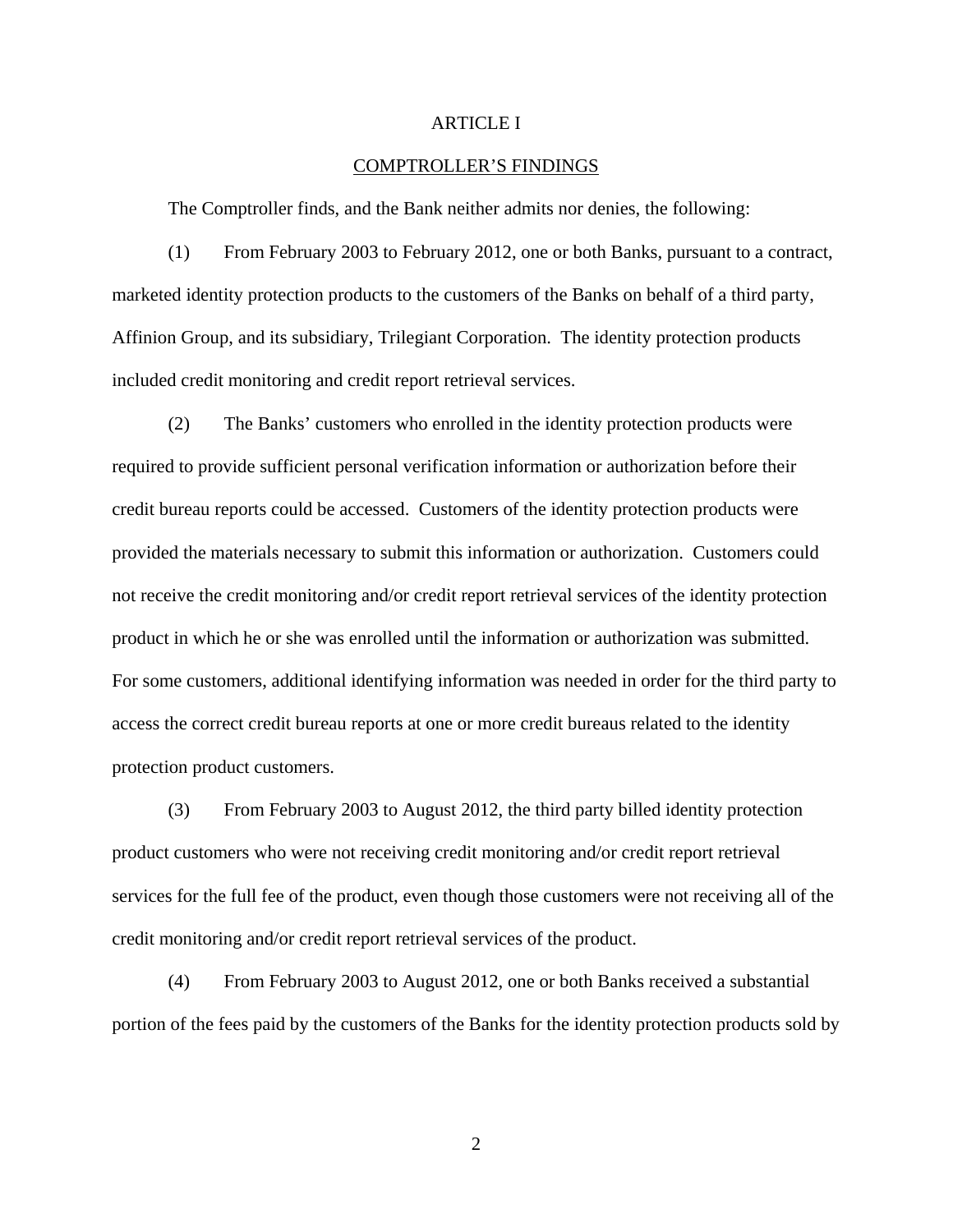the third party, including fees paid by customers of the Banks who were not receiving the credit monitoring and/or credit report retrieval services.

(5) By reason of the foregoing billing practices for the identity protection products as described in Paragraphs (1) to (3) of this Article, the Banks engaged in unfair practices in violation of Section 5 of the FTC Act, 15 U.S.C. § 45(a)(1).

(6) The Banks' violation of Section 5 of the FTC Act caused substantial consumer injury or was likely to cause substantial consumer injury.

(7) The Banks' violation of Section 5 of the FTC Act is part of a pattern of misconduct that resulted in financial gain to the Banks.

## ARTICLE II

#### ORDER FOR A CIVIL MONEY PENALTY

Pursuant to the authority vested in him by the Federal Deposit Insurance Act, 12 U.S.C. § 1818(i), the Comptroller orders, and the Bank consents to the following:

(1) The Bank shall make payment of a civil money penalty in the total amount of four million dollars (\$4,000,000), which shall be paid upon the execution of this Order:

- (a) If a check is the selected method of payment, the check shall be made payable to the Treasurer of the United States and shall be delivered to: Comptroller of the Currency, P.O. Box 979012, St. Louis, Missouri 63197-9000.
- (b) If a wire transfer is the selected method of payment, it shall be sent in accordance with instructions provided by the Comptroller.
- (c) The docket number of this case (AA-EC-2014-37) shall be entered on the payment document or wire confirmation and a photocopy of the payment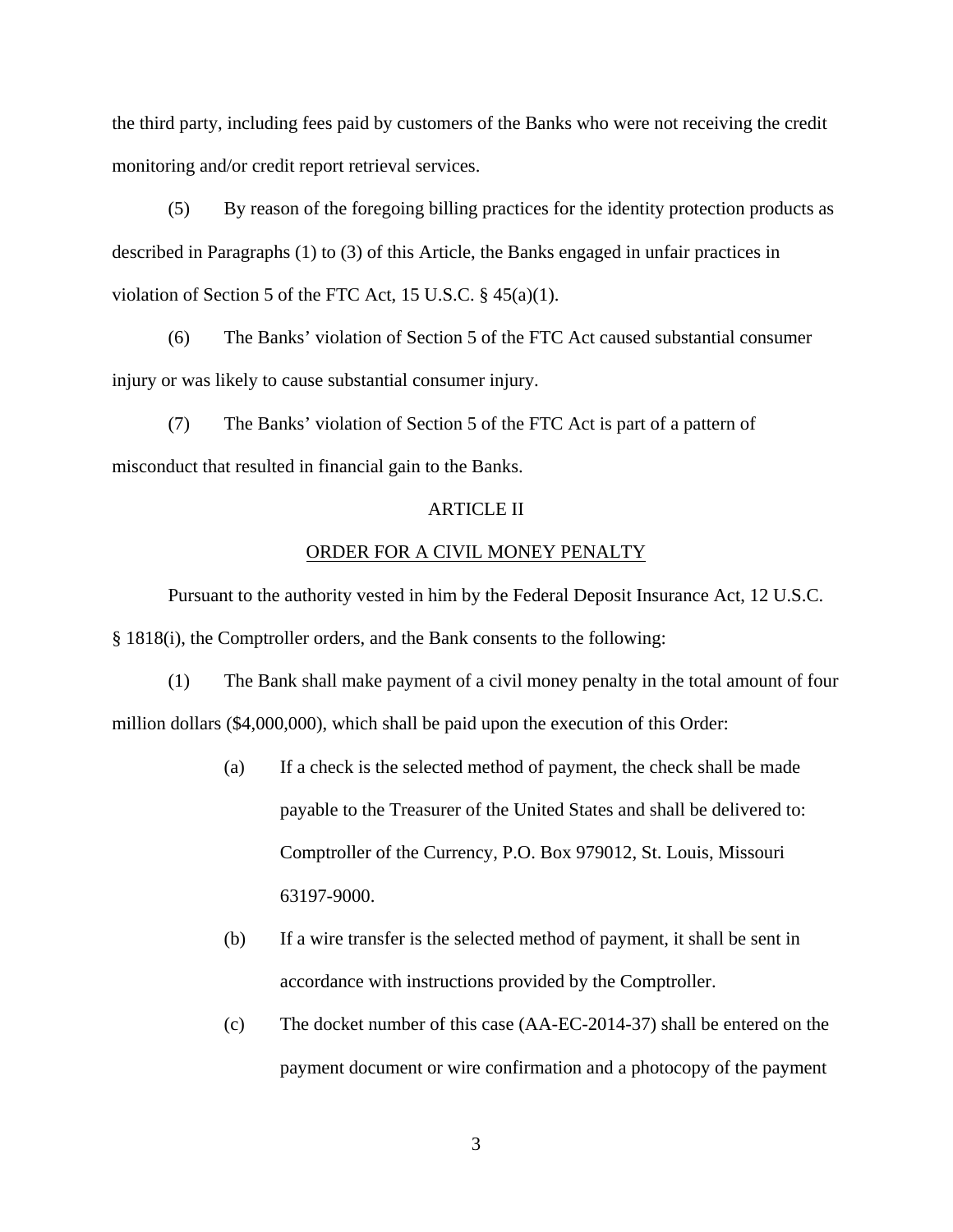document or confirmation of the wire transfer shall be sent immediately, by overnight delivery, to the Director of Enforcement and Compliance, Office of the Comptroller of the Currency, 400 7th Street, S.W., Washington, D.C. 20219.

(2) This Order shall be enforceable to the same extent and in the same manner as an effective and outstanding order that has been issued and has become final pursuant to 12 U.S.C. § 1818(h) and (i).

### ARTICLE III

#### OTHER PROVISIONS

 (1) This Order is intended to be, and shall be construed to be, a final order issued pursuant to 12 U.S.C. § 1818(i)(2), and expressly does not form, and may not be construed to form, a contract binding on the Comptroller or the United States.

 (2) This Order constitutes a settlement of the civil money penalty proceeding against the Bank contemplated by the Comptroller, based on the practices and violation of law described in the Comptroller's Findings set forth in Article I of this Order. The Comptroller releases and discharges the Bank from all potential liability for a civil money penalty that has been or might have been asserted by the Comptroller based on the practices and violation described in the Comptroller's Findings set forth in Article I of this Order, to the extent known to the Comptroller as of the effective date of this Order. Provided, however, that nothing in the Stipulation or this Order shall prevent the Comptroller from instituting other enforcement actions against the Bank or any of its institution-affiliated parties based on the findings set forth in this Order, or any other findings, and nothing in the Stipulation or this Order shall preclude or affect any right of the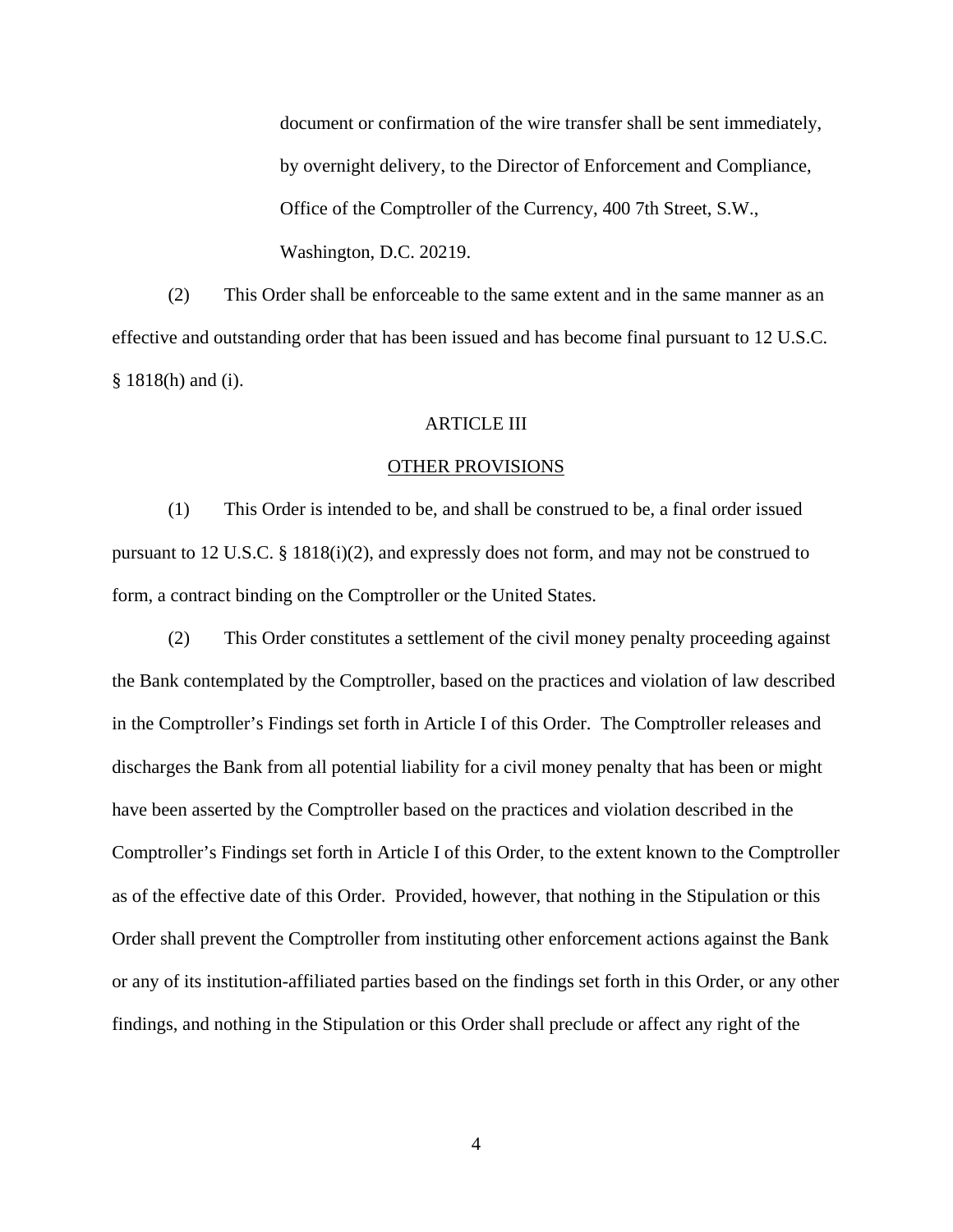Comptroller to determine and ensure compliance with the terms and provisions of the Stipulation or this Order.

(3) The terms of this Order, including this paragraph, are not subject to amendment or modification by any extraneous expression, prior agreements, or prior arrangements between the parties, whether oral or written.

IT IS SO ORDERED, this  $\frac{24}{4}$  day of September 2014.

 /s/ Morris R. Morgan \_ Morris R. Morgan Deputy Comptroller Large Bank Supervision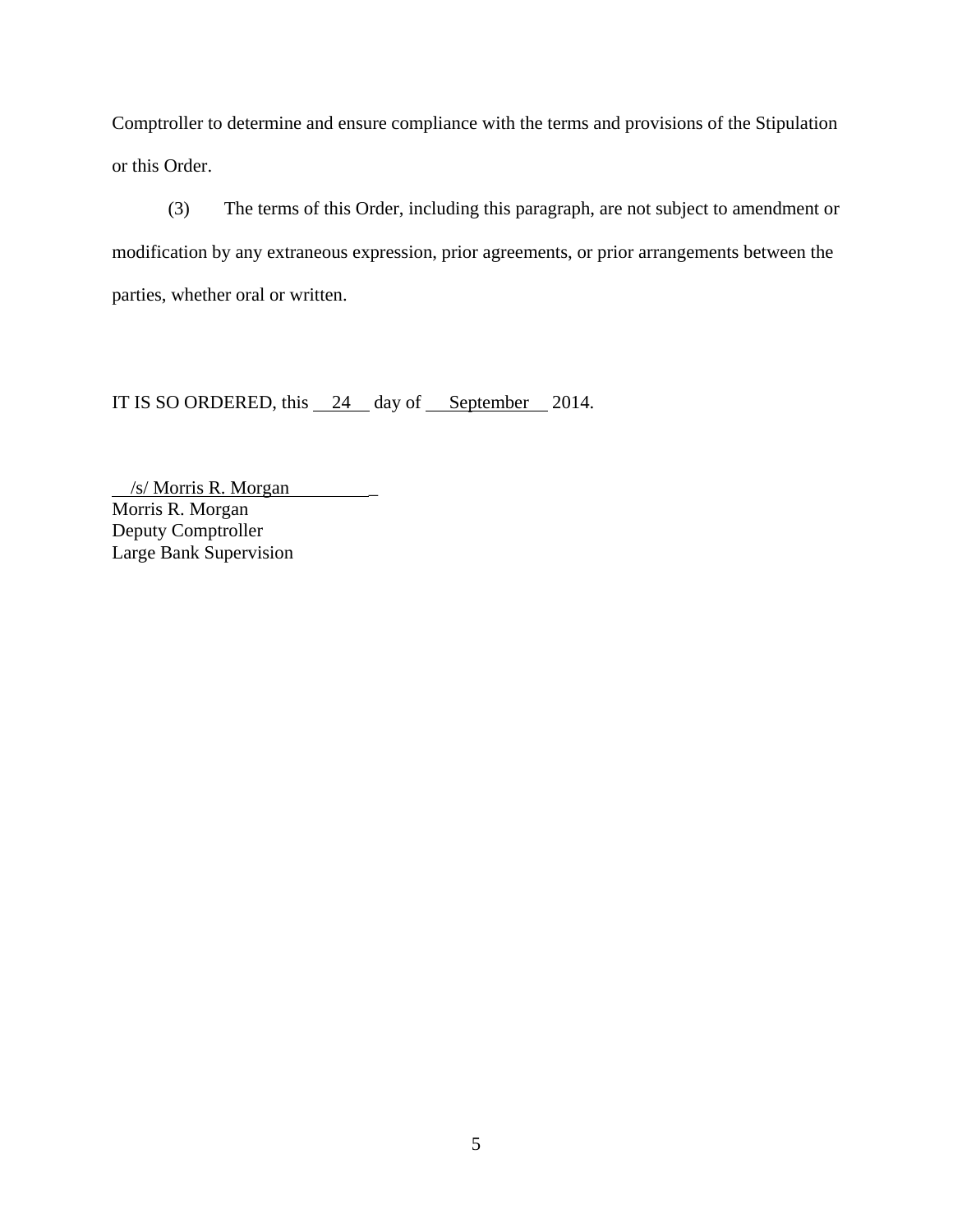# **UNITED STATES OF AMERICA DEPARTMENT OF THE TREASURY COMPTROLLER OF THE CURRENCY**

) ) )

)

### **In the Matter of:**

U.S. Bank National Association Cincinnati, OH

) and the contract of  $\mathcal{L}$  and  $\mathcal{L}$  and  $\mathcal{L}$ 

) AA-EC-2014-37

# **STIPULATION AND CONSENT TO THE ISSUANCE OF AN ORDER FOR A CIVIL MONEY PENALTY**

**WHEREAS**, the Comptroller of the Currency of the United States of America ("Comptroller"), based upon information derived from the exercise of his regulatory and supervisory responsibilities, intends to initiate a civil money penalty proceeding against U.S. Bank National Association, Cincinnati, OH ("Bank"), pursuant to 12 U.S.C. § 1818(i), for the violation of Section 5 of the Federal Trade Commission Act, 15 U.S.C. § 45(a)(1), by the Bank and by U.S. Bank National Association ND, Fargo, North Dakota, which was merged into U.S. Bank on May 13, 2013 (collectively,"Banks"),related to billing practices with regard to identity theft protection products;

**WHEREAS**, in the interest of cooperation and to avoid additional costs associated with administrative and judicial proceedings with respect to the above matter, the Bank, through its duly elected and acting Board of Directors ("Board"), has agreed to execute this Stipulation and Consent to the Issuance of a Civil Money Penalty ("Stipulation"), that is accepted by the Comptroller, through his duly authorized representative;

**NOW, THEREFORE**, in consideration of the above premises, it is stipulated by the Bank that: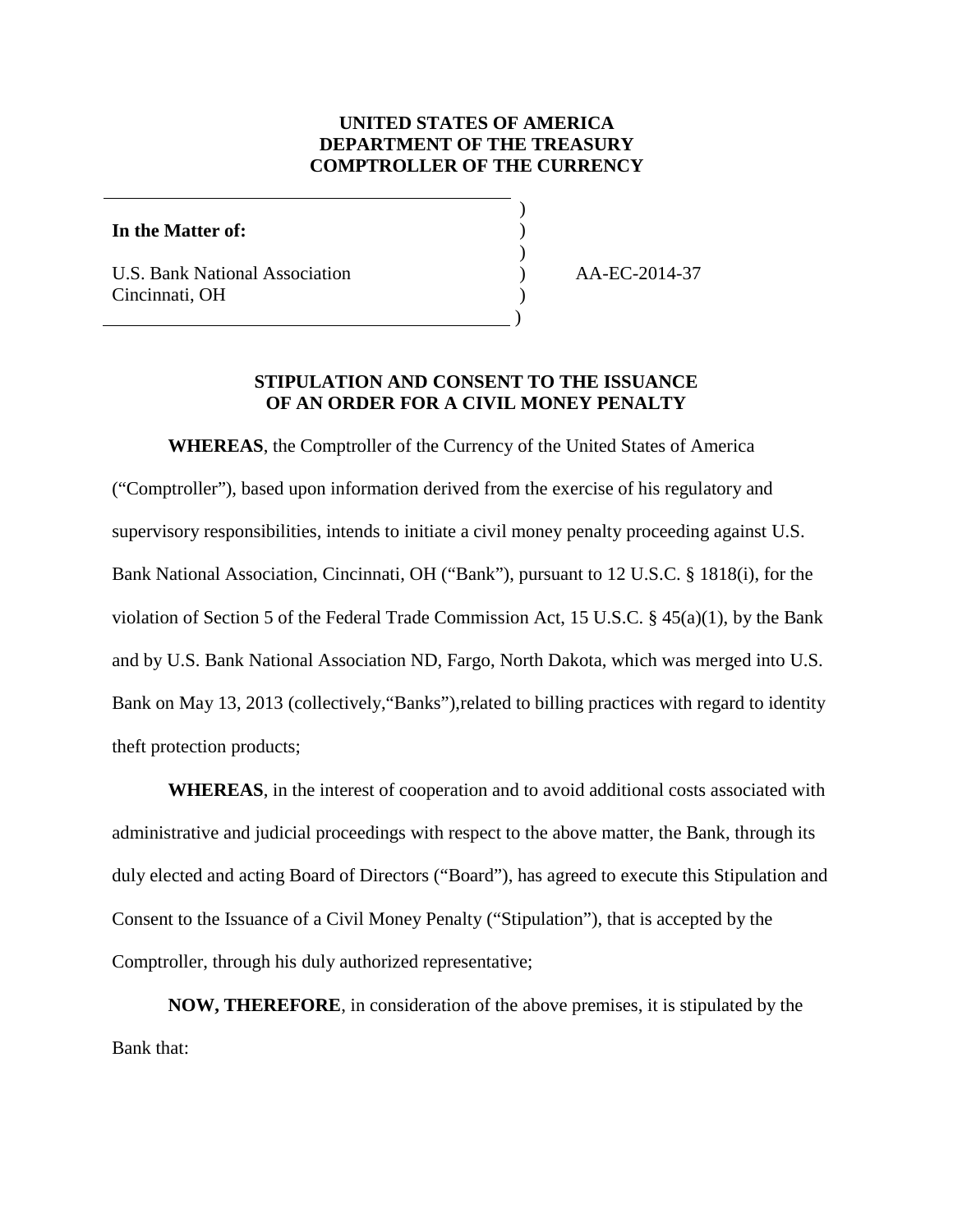## ARTICLE I

#### **JURISDICTION**

(1) The Bank is a national banking association chartered and examined by the Comptroller pursuant to the National Bank Act of 1864, as amended, 12 U.S.C. § 1 *et seq*.

(2) The Comptroller is "the appropriate Federal banking agency" regarding the Bank pursuant to 12 U.S.C. §§ 1813(q) and 1818(i).

(3) The Bank is an "insured depository institution" within the meaning of 12 U.S.C. § 1818(i).

# ARTICLE II

#### CONSENT

(1) The Bank, without admitting or denying any wrongdoing, consents and agrees to issuance of the accompanying Consent Order for a Civil Money Penalty ("Consent Order") by the Comptroller.

(2) The terms and provisions of the Consent Order apply to U.S. Bank National Association and all of its subsidiaries, even though those subsidiaries are not named as parties to the Consent Order.

(3) The Bank consents and agrees that the Consent Order shall be deemed an "order issued with the consent of the depository institution" pursuant to 12 U.S.C. § 1818(h)(2), and consents and agrees that the Consent Order shall become effective upon its execution by the Comptroller through his authorized representative, and shall be fully enforceable by the Comptroller pursuant to 12 U.S.C. § 1818(i).

(4) Notwithstanding the absence of mutuality of obligation, or of consideration, or of a contract, the Comptroller may enforce any of the commitments or obligations herein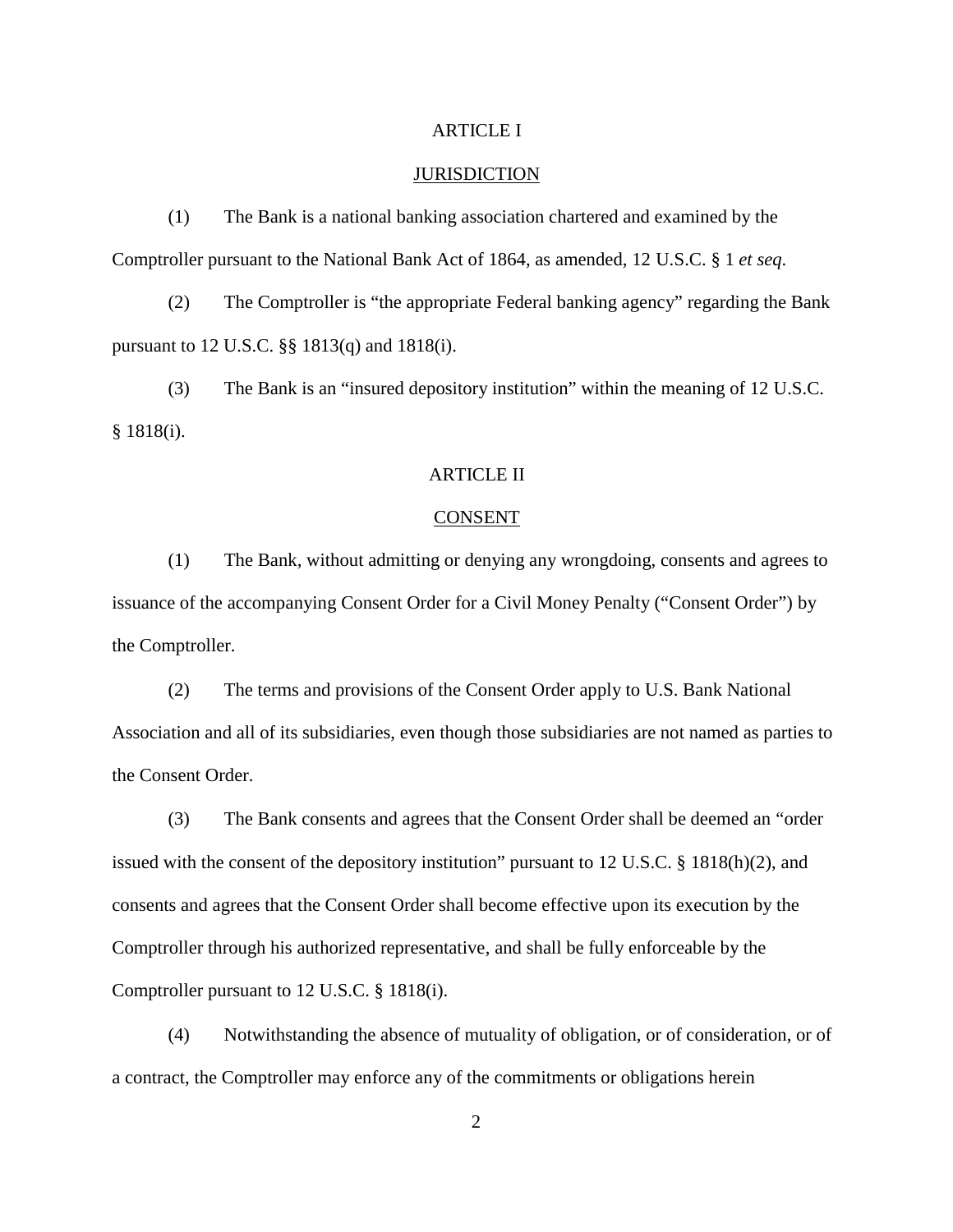undertaken by the Bank under his supervisory powers, including 12 U.S.C. § 1818(i), and not as a matter of contract law. The Bank expressly acknowledges that neither the Bank nor the Comptroller has any intention to enter into a contract.

(5) The Bank declares that no separate promise or inducement of any kind has been made by the Comptroller, or by his agents or employees, to cause or induce the Bank to consent to the issuance of the Consent Order and/or execute this Stipulation.

(6) The Bank expressly acknowledges that no officer or employee of the Comptroller has statutory or other authority to bind the United States, the United States Treasury Department, the Comptroller, or any other federal bank regulatory agency or entity, or any officer or employee of any of those entities to a contract affecting the Comptroller's exercise of his supervisory responsibilities.

(7) The Consent Order constitutes a settlement of the civil money penalty proceeding against the Bank contemplated by the Comptroller, based on the practices and violation of law described in the Comptroller's Findings set forth in Article I of the Consent Order. The Comptroller releases and discharges the Bank from all potential liability for a civil money penalty that has been or might have been asserted by the Comptroller based on the practices and violation described in the Comptroller's Findings set forth in Article I of the Consent Order, to the extent known to the Comptroller as of the effective date of the Consent Order. Provided, however, that nothing in this Stipulation or the Consent Order shall prevent the Comptroller from instituting other enforcement actions against the Bank or any of its institution-affiliated parties based on the findings set forth in the Consent Order, or any other findings. The practices and violation described in Article I of the Consent Order may be utilized by the Comptroller in other future enforcement actions against the Bank or its institution-affiliated parties, including, without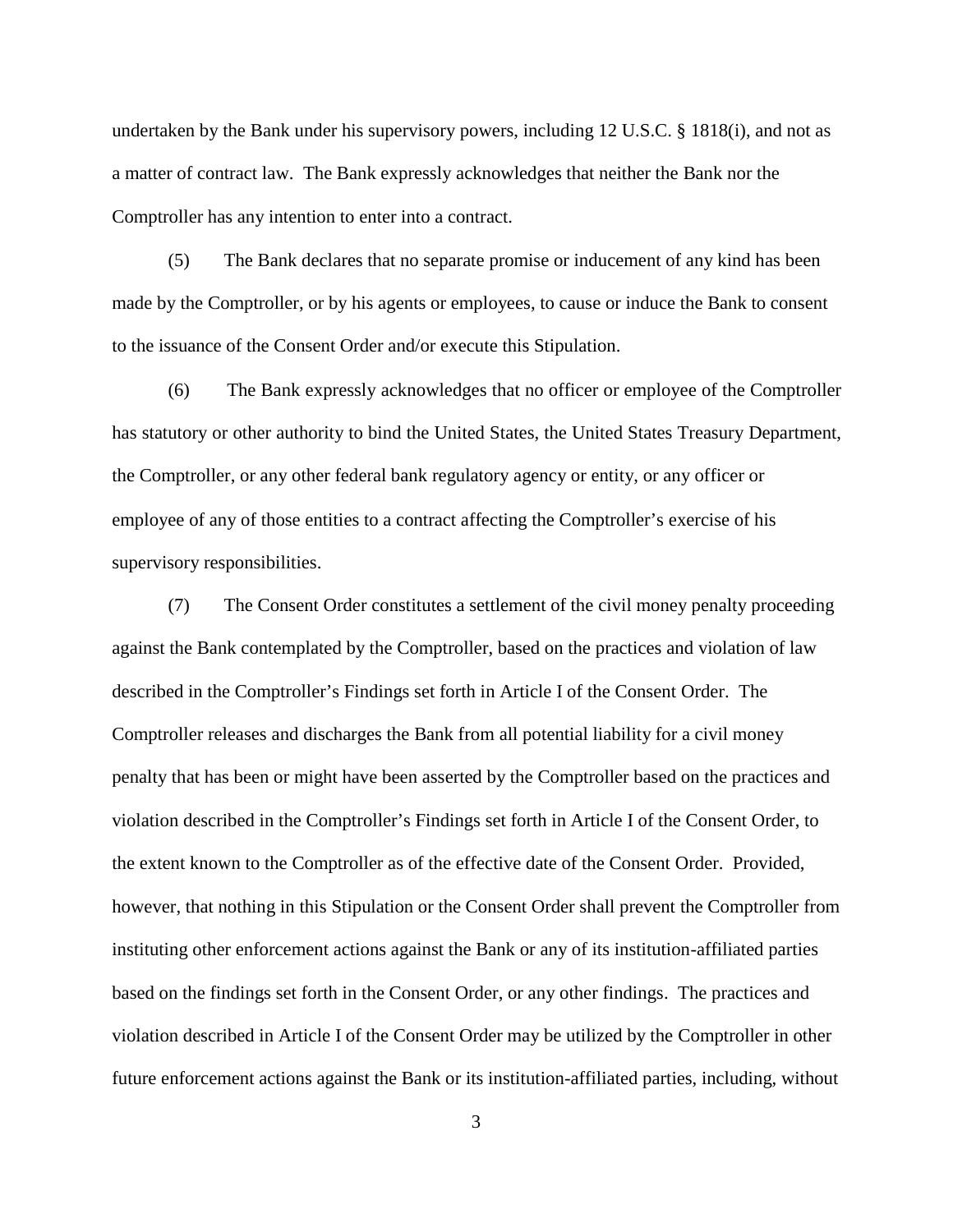limitation, to establish a pattern or practice of violations or unsafe or unsound practices or the continuation of a pattern or practice of violations or unsafe or unsound practices. This release shall not preclude or affect any right of the Comptroller to determine and ensure compliance with the terms and provisions of this Stipulation or the Consent Order.

### ARTICLE III

#### WAIVERS

(1) The Bank, by executing this Stipulation and consenting to the Consent Order, waives:

- (a) Any and all rights to the issuance of a Notice of Charges pursuant to 12 U.S.C. § 1818(i);
- (b) Any and all procedural rights available in connection with the issuance of the Consent Order;
- (c) Any and all rights to a hearing and a final agency decision pursuant to 12 U.S.C. § 1818(i), 12 C.F.R. Part 19;
- (d) Any and all rights to seek any type of administrative or judicial review of the Consent Order;
- (e) Any and all claims for fees, costs or expenses against the Comptroller, or any of his agents or employees, related in any way to this enforcement matter or the Consent Order, whether arising under common law or under the terms of any statute, including, but not limited to, the Equal Access to Justice Act, 5 U.S.C. § 504 and 28 U.S.C. § 2412;
- (f) Any and all rights to assert this proceeding, this Stipulation, consent to the issuance of the Consent Order, and/or the issuance of the Consent Order,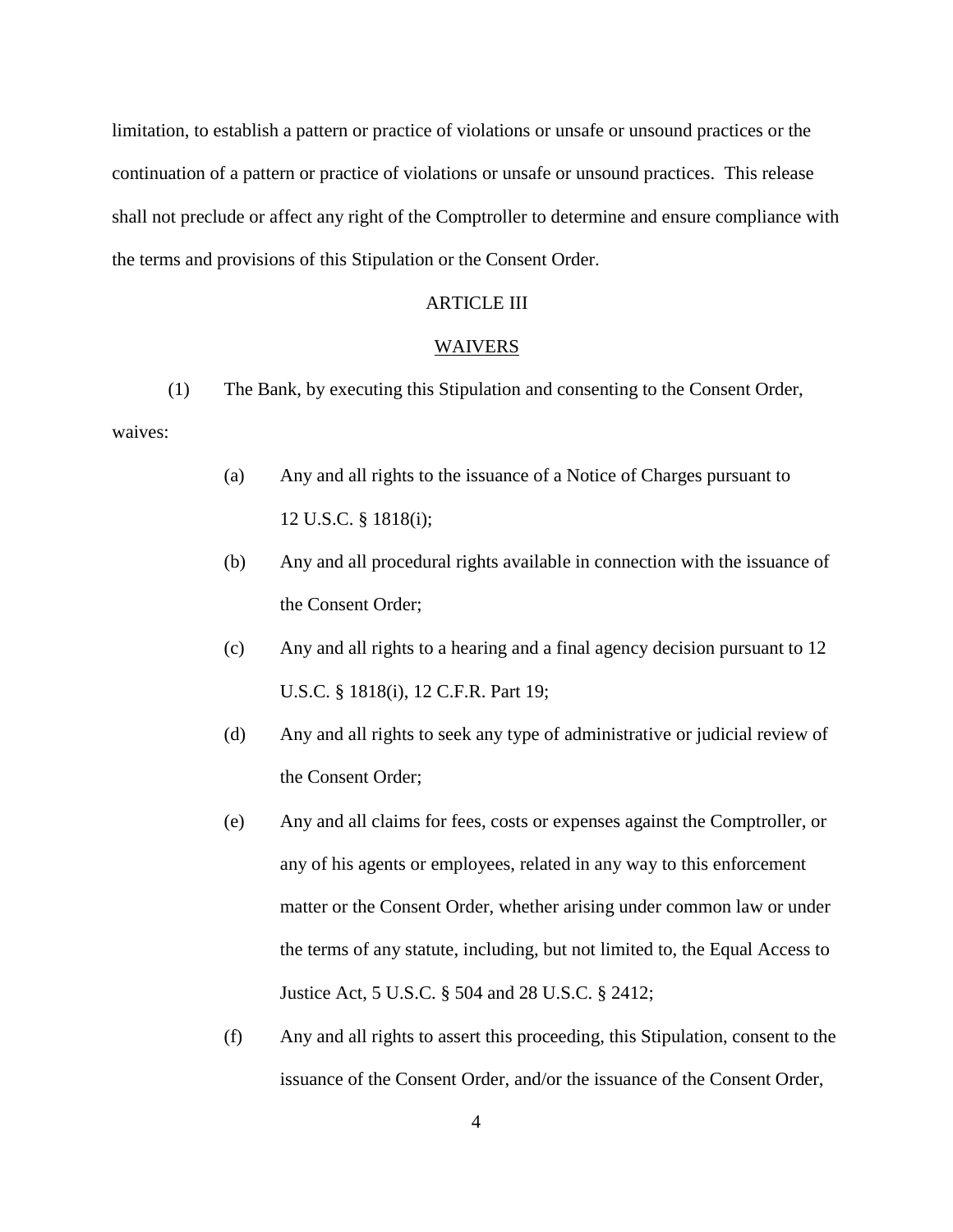as the basis for a claim of double jeopardy in any pending or future proceeding brought by the United States Department of Justice or any other governmental entity; and

(g) Any and all rights to challenge or contest the validity of the Consent Order.

### ARTICLE IV

#### CLOSING

(1) The provisions of this Stipulation and the Consent Order shall not inhibit, estop, bar, or otherwise prevent the Comptroller from taking any other action affecting the Bank if, at any time, he deems it appropriate to do so to fulfill the responsibilities placed upon him by the several laws of the United States of America.

(2) Nothing in this Stipulation or the Consent Order shall preclude any proceedings brought by the Comptroller to enforce the terms of the Consent Order, and nothing in this Stipulation or the Consent Order constitutes, nor shall the Bank contend that it constitutes, a release, discharge, compromise, settlement, dismissal, or resolution of any actions, or in any way affects any actions that may be or have been brought by any other representative of the United States or an agency thereof, including, without limitation, the United States Department of Justice.

(3) The terms of this Stipulation, including this paragraph, and of the Consent Order are not subject to amendment or modification by any extraneous expression, prior agreements or prior arrangements between the parties, whether oral or written.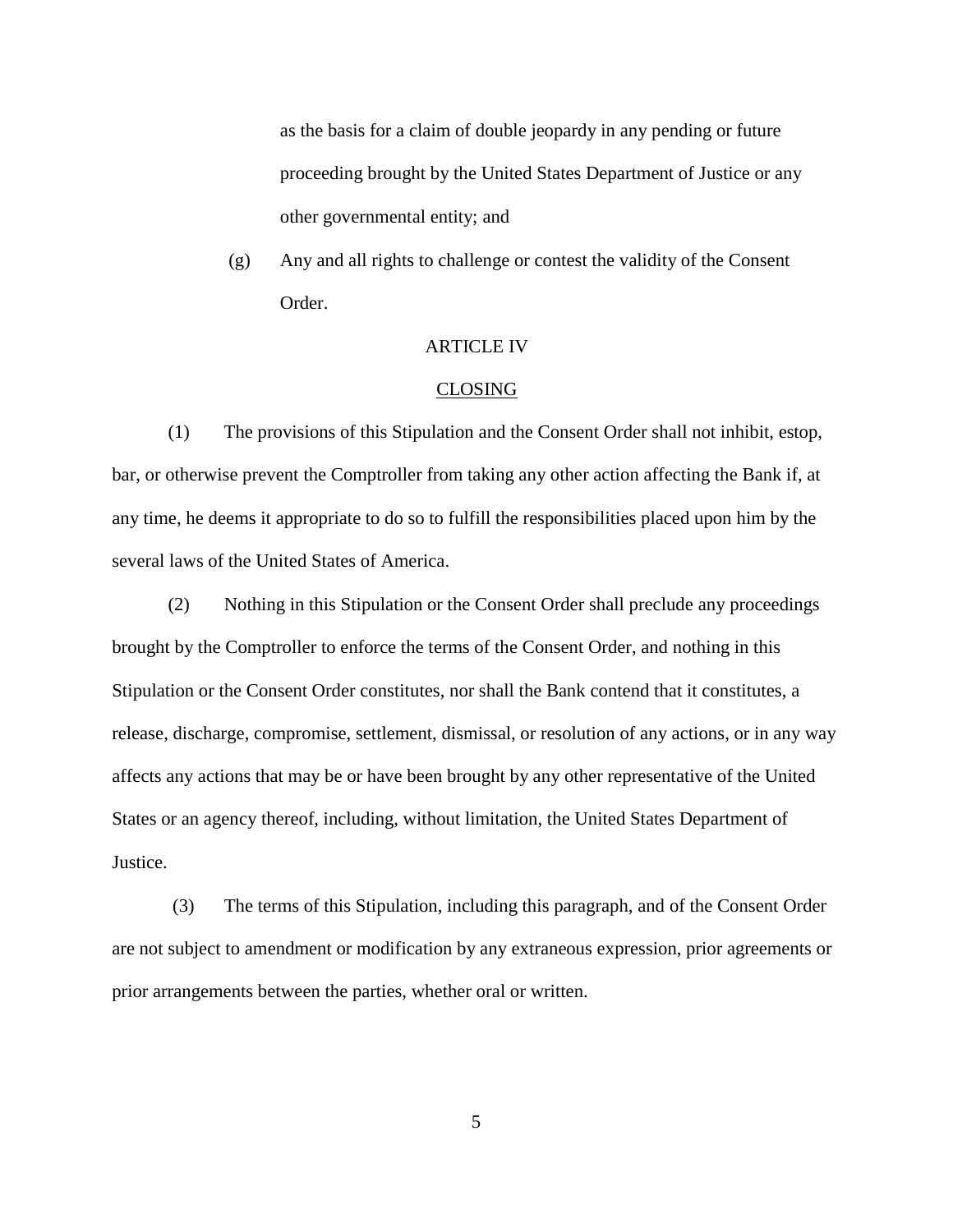IN TESTIMONY WHEREOF, the undersigned, as the duly elected and acting Board of Directors of U.S. Bank National Association, Cincinnati, Ohio, have hereunto set their hands on behalf of the Bank.

| /s/ Richard K. Davis   | 9/12/14       |
|------------------------|---------------|
| Richard K. Davis       | Date          |
| /s/ Jennie P. Carlson  | $9 - 12 - 14$ |
| Jennie P. Carlson      | Date          |
| /s/ Andrew Cecere      | 9/12/14       |
| <b>Andrew Cecere</b>   | Date          |
| /s/ James L. Chosy     | $9 - 12 - 14$ |
| James L. Chosy         | Date          |
| /s/ A. D. Collins, Jr. | 9/12/14       |
| Arthur D. Collins, Jr. | Date          |
| /s/ Terrance R. Dolan  | 9/12/14       |
| Terrance R. Dolan      | Date          |
| /s/ J. R. Elmore       | $9 - 12 - 14$ |
| John R. Elmore         | Date          |
| /s/ J. Hoesley         | $9 - 12 - 14$ |
| Joseph C. Hoesley      | Date          |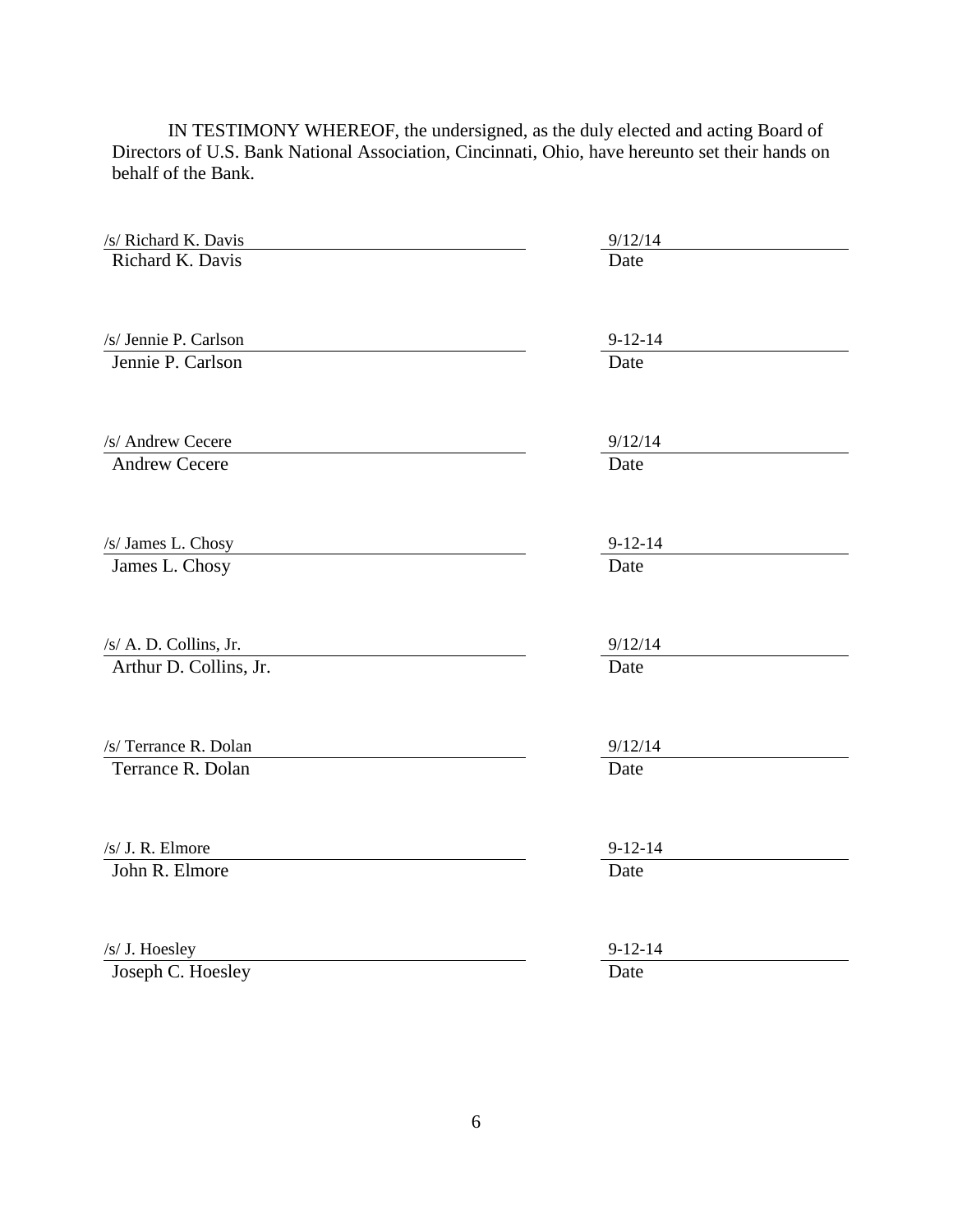| /s/ Pamela A. Joseph                           | September 12, 2014    |
|------------------------------------------------|-----------------------|
| Pamela A. Joseph                               | Date                  |
| /s/ P. W. Parker<br>P.W. Parker                | $9 - 12 - 14$<br>Date |
| /s/ R. B. Payne, Jr.                           | 9/12/14<br>Date       |
| Richard B. Payne, Jr.<br>/s/ Mark G. Runkel    | 9/12/14               |
| Mark G. Runkel                                 | Date                  |
| /s/ Craig D. Schnuck<br>Craig D. Schnuck       | 9/12/14<br>Date       |
| /s/ Kent V. Stone<br>Kent V. Stone             | 9/12/2014<br>Date     |
| /s/ J. H. von Gillern<br>Jeffry H. von Gillern | 9/12/2014<br>Date     |